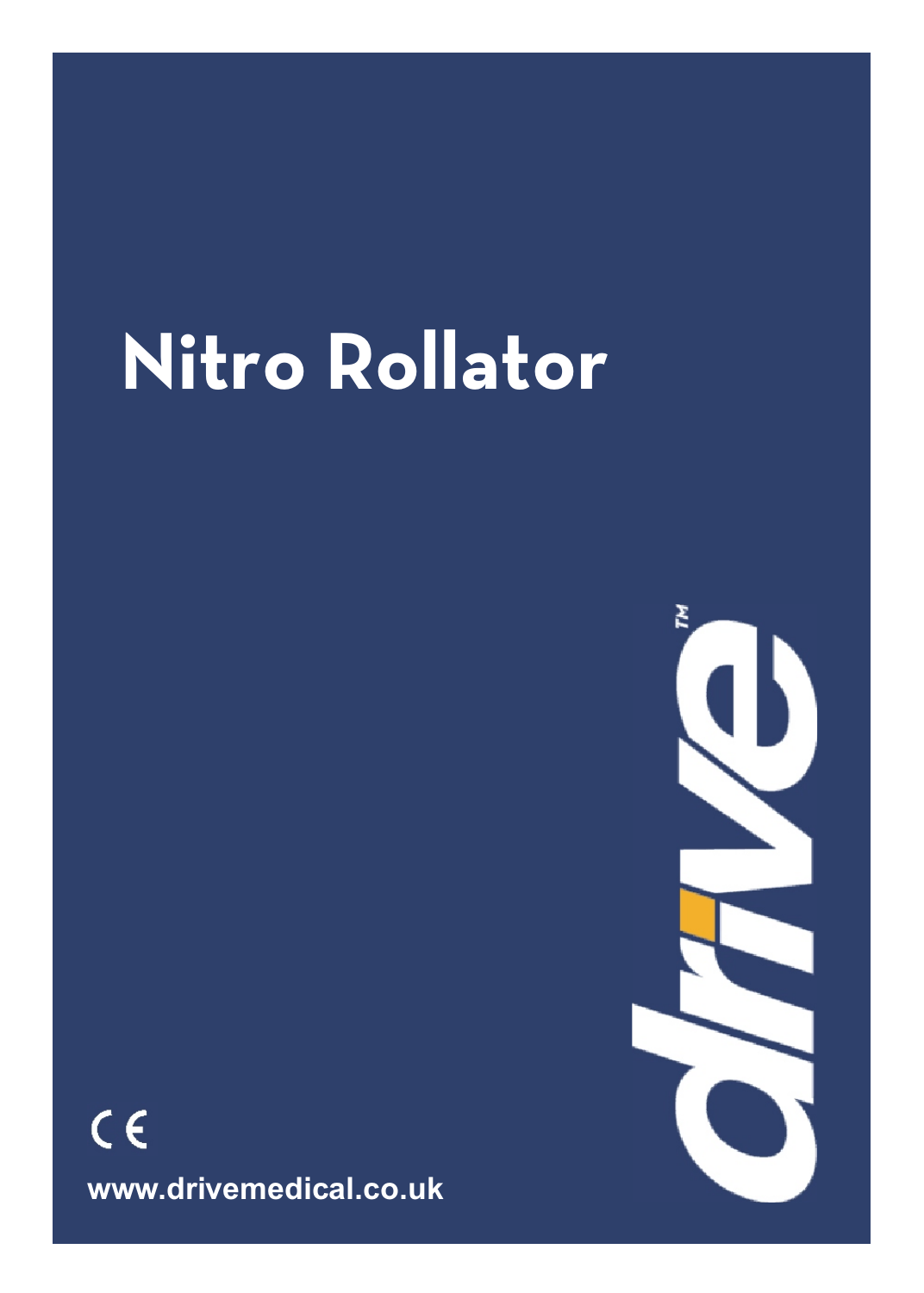#### Parts List



- 1. Handgrip
- 2. Adjustable tubing handgrip
- 3. Rear reflector on handgrip
- 4. Brake lever
- 5. Interlock button for handgrips
- 6. Back Rest
- 7. Seat
- 8. Bag
- 9. Front wheel
- 10. Brake adjust screw
- 11. Rear wheel
- 12. Safety bow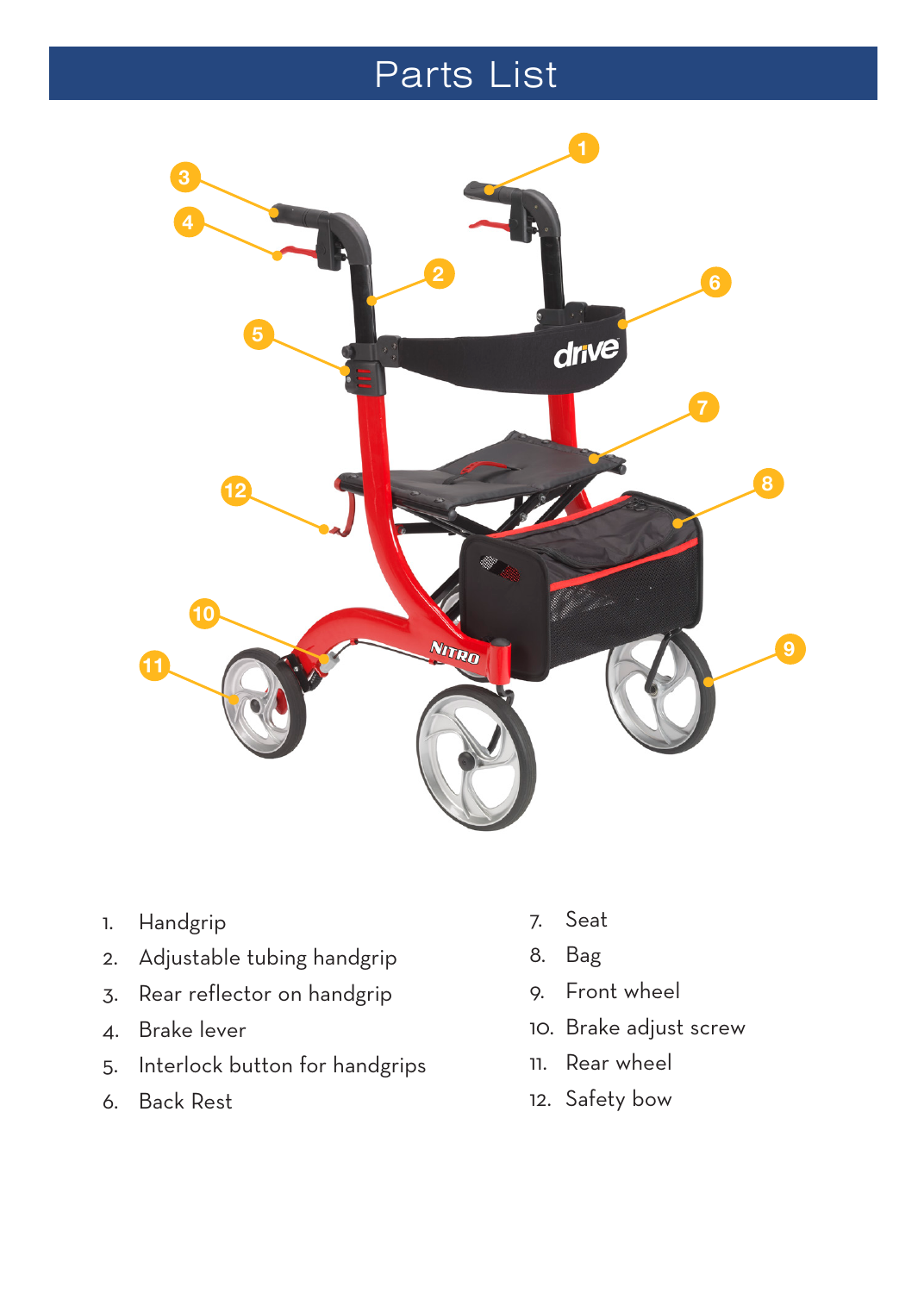#### Introduction

The Walking aid is suitable for a single user with limited mobility. The nitro is ideal for indoor and outdoor use.

### Nitro Includes:

- 1. Bag
- 2. Back Rest
- 3. Operating Instructions

# Unfolding the Nitro

Position the Nitro on its wheels. Open the red safety bow and lift up (figure 1). Press both pipes from the seat downwards until they interlock (figure 2).





#### Height Adjustment

Press the red release buttons for handgrips below, as shown in figure 3, and pull the handgrip upwards at the same time. As the handle moves, release the button. This automatically locks in the next possible height. Repeat this process until the desired height is reached.

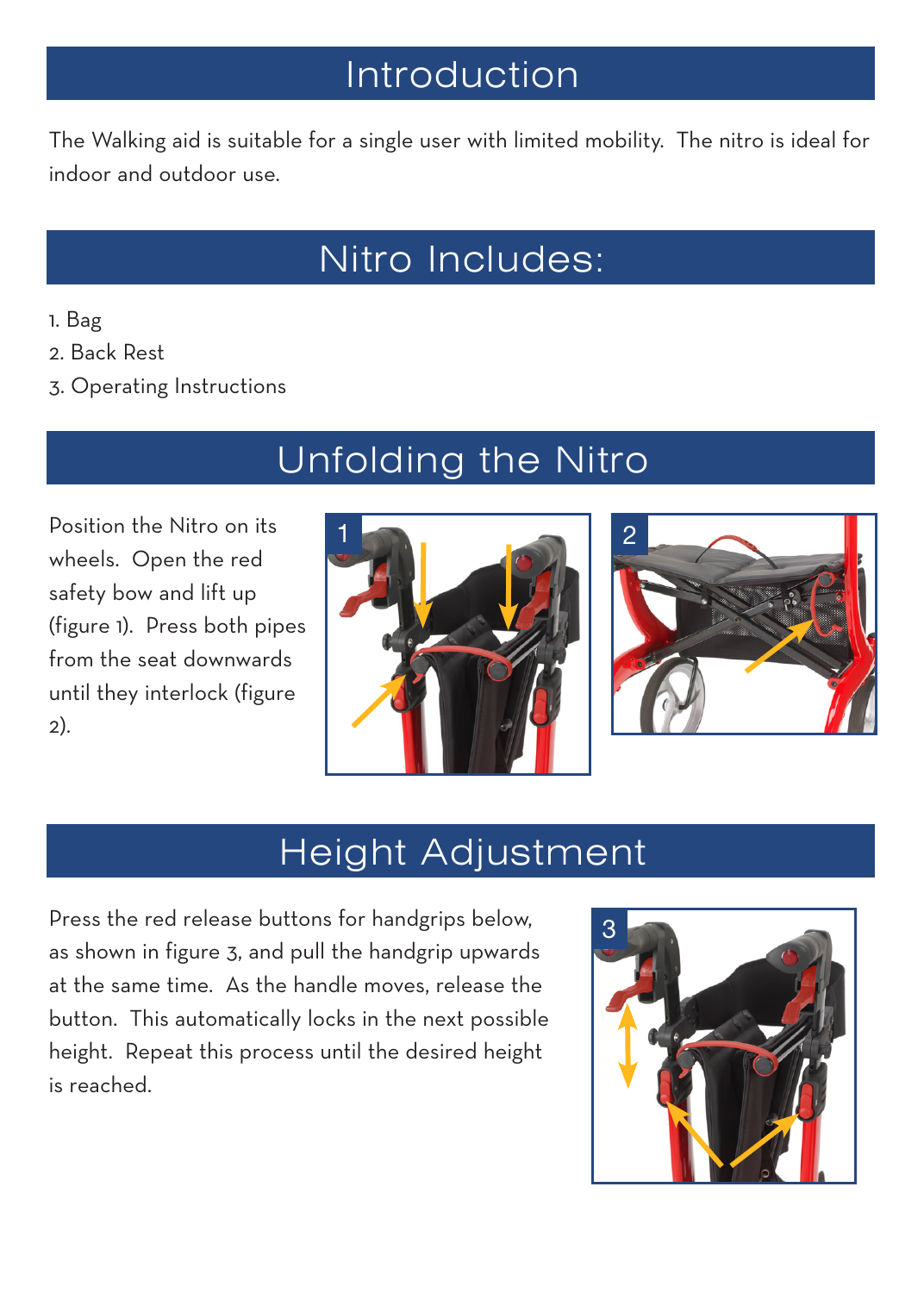# Attaching the Carry Bag

Fold the Nitro and push the sliding block from bag into guiding sleeve on the Nitro. Unfold the Nitro. (see figures 4-6).



#### Braking/Locking

Pull both brake levers upwards to apply the brakes while the Nitro is moving (see figure 7). Always brake slowly and steady.

Press both brake levers down to apply the locks while the Nitro is stationary (see figure 8). Pull up the brake levers and release to release the locks.

The effect of the brakes can be affected by abrasion of the wheels. Regularly test the brakes.



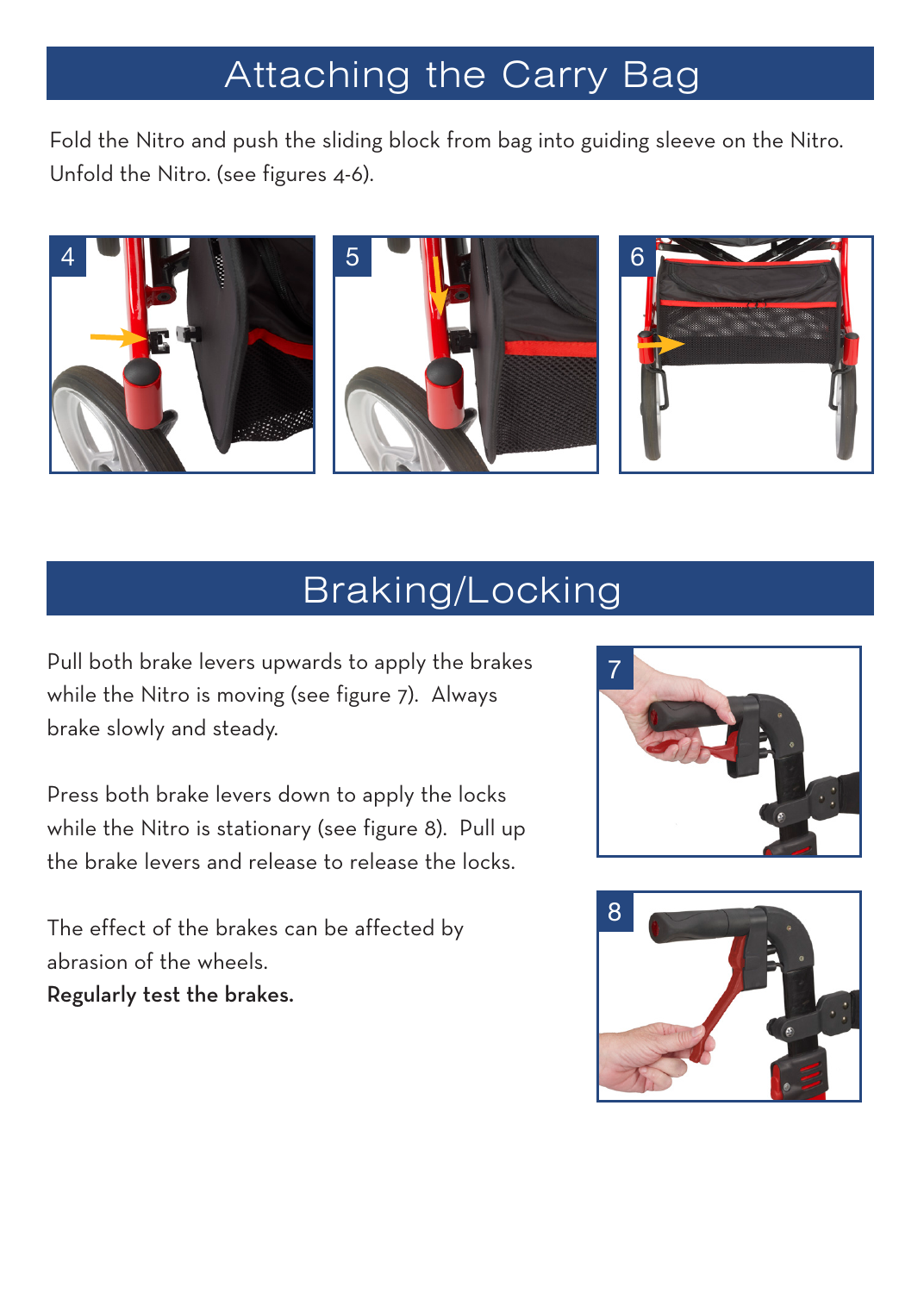#### Adjustment of Brakes

To adjust the braking strength, adjust the brake by pressing the screw housing downwards (figure 9) and then turn left or right (figure 10).





#### **Sitting**

Position the Nitro on an even and solid surface. Lock the brakes (parking position). The Nitro must stand and must not slip. Sit straight up and do not lean backwards. (See figure 11).



#### Folding/Transport/Storage

To fold, pull seat upwards by the handle on the seat plate as shown in figure 12. The Nitro can now be folded complete and secured by using the red safety clasp as shown in figures 14 and 15.





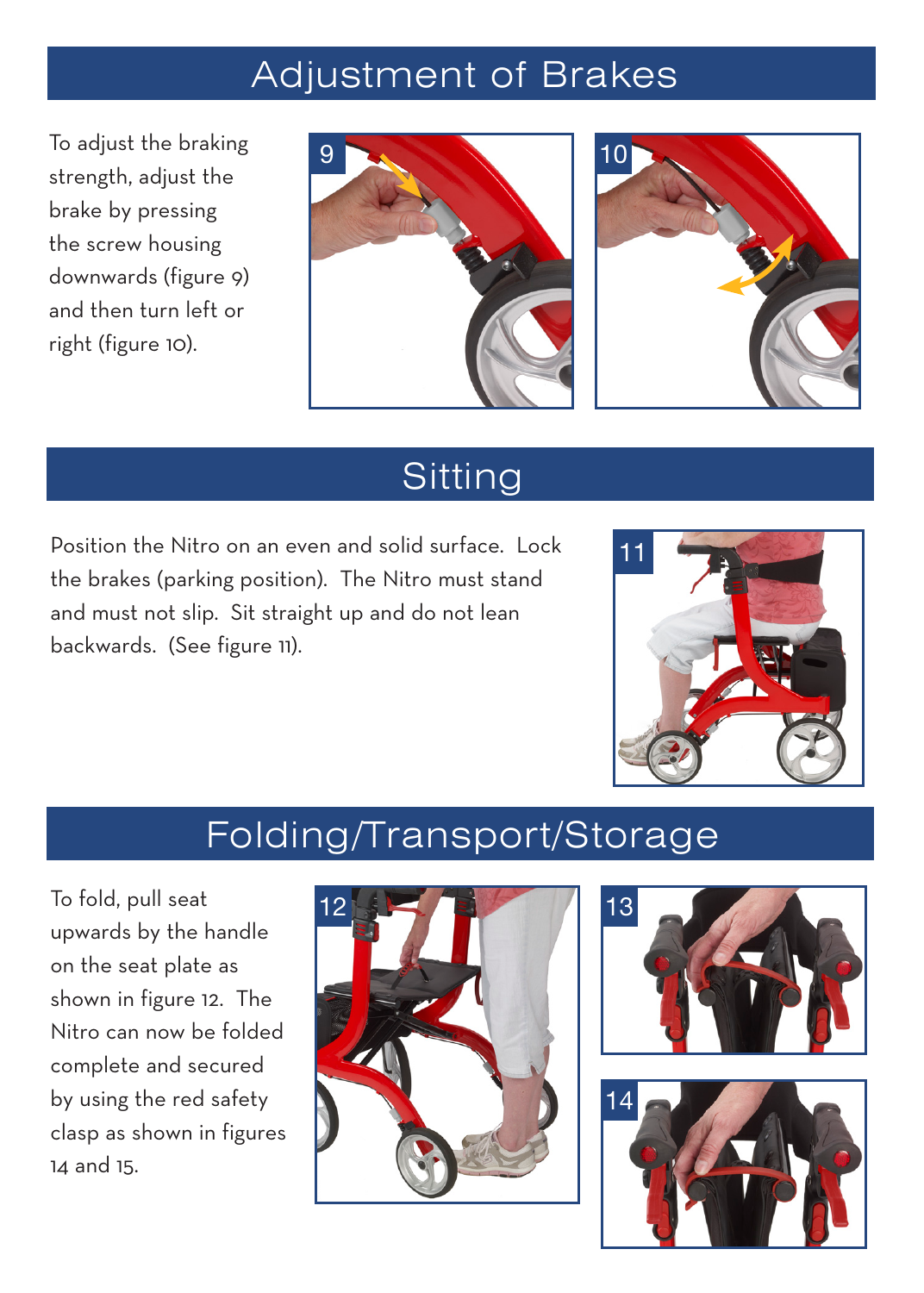#### **Safety Instructions**

- Use only as a walking aid!
- • Use only on even and solid surfaces.
- Maximum user weight: 300 lbs.
- • Regularly check the screws and fasteners on the Nitro and retighten if necessary.
- Use bag only for transport of objects and do not overload. Maximum load: 11 lbs.
- Do not expose the product to temperatures above 104°F for an extended period of time, as this can cause the Nitro parts to overheat and burn the user.
- Please make sure the Rollator is fully opened, seat is down and the folding bar under seat is locked in the down position.
- Be sure that both knobs are fully tightened and are at equal heights. Test Rollator for stability before applying full weight to hand grips.
- Test the brake lever before operating the Rollator. When wheels are locked, lock bar on rear wheels should prevent wheels from turning. When locks are released, the wheels should turn freely.
- Always lock the brake lever before sitting and do not use seat when unit is on an incline or uneven ground.
- Replace tires when significantly worn or damaged.
- Do not have anyone push you while you are seated on the Rollator. This is a walking aid only and is not to be used as a transportation device.

# Cleaning / Maintenance

Clean regularly by hand with a damp cloth. Do not use aggressive detergents.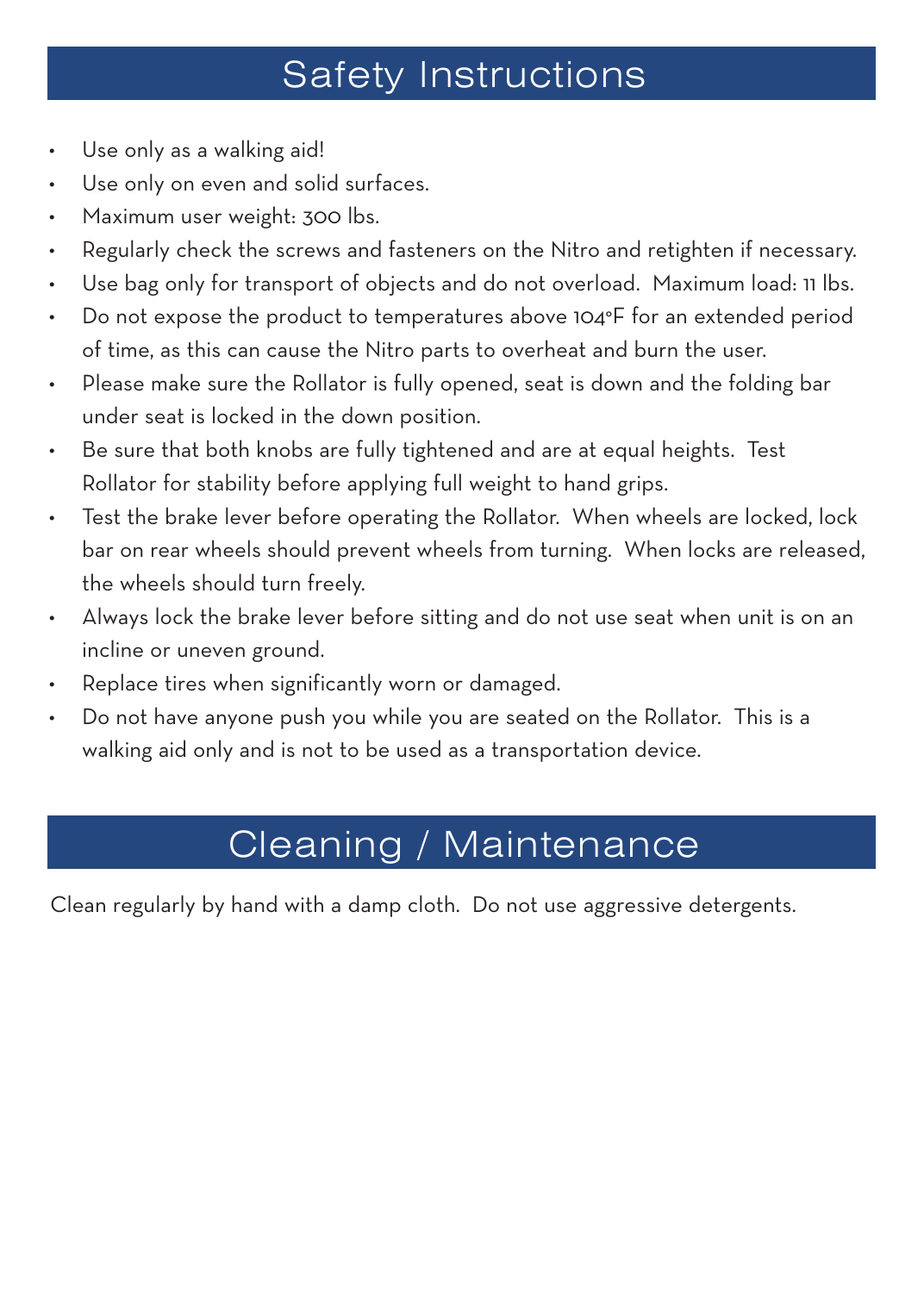# **Specification**

| REF: RTL10266 / RTL 10266BLK     |                                  | <b>REF: RTL10266-H</b>           |                                  |
|----------------------------------|----------------------------------|----------------------------------|----------------------------------|
| Overall Length:                  | 70.5cm (27.75")                  | Overall Length:                  | 70.5cm (27.75")                  |
| Overall Width:                   | 58.5cm (23")                     | Overall Width:                   | 58.5cm (23")                     |
| Handle (Highest): 97cm (38.25")  |                                  | Handle (Highest): 79cm (31")     |                                  |
| Handle (Lowest): 85cm (33.5")    |                                  | Handle (Lowest): 71cm (28")      |                                  |
| Seat Depth:                      | 20cm (8")                        | Seat Depth:                      | 20cm (8")                        |
| Seat Width:                      | 46cm (18")                       | Seat Width:                      | 46cm (18")                       |
| Seat Height:                     | 52cm (20.5")                     | Seat Height:                     | 46cm (18")                       |
| Wheel Diameter:                  |                                  | Wheel Diameter:                  |                                  |
| Rear:                            | 20cm (8")                        | Rear:                            | 20cm (8")                        |
| Front:                           | 25cm (10")                       | Front:                           | 25cm (10")                       |
| Product Weight:<br>Weight Limit: | 8kg (17.5lb)<br>135kg (21 stone) | Product Weight:<br>Weight Limit: | 8kg (17.5lb)<br>135kg (21 stone) |

#### REF: 10266HD

| REF: 10266HD                    |                  | <b>REF: RTL10266-T</b>        |                  |
|---------------------------------|------------------|-------------------------------|------------------|
| Overall Length:                 | 70.5cm (27.75")  | Overall Length:               | 70.5cm (27.75")  |
| Overall Width:                  | 58.5cm (23")     | Overall Width:                | 58.5cm (23")     |
| Handle (Highest): 97cm (38.25") |                  | Handle (Highest): 104cm (41") |                  |
| Handle (Lowest): 85cm (33.5")   |                  | Handle (Lowest): 91cm (36")   |                  |
| Seat Depth:                     | 20cm (8")        | Seat Depth:                   | 20cm (8")        |
| Seat Width:                     | 46cm (18")       | Seat Width:                   | 46cm (18")       |
| Seat Height:                    | 52cm (20.5")     | Seat Height:                  | 58cm (23")       |
| Wheel Diameter:                 |                  | Wheel Diameter:               |                  |
| Rear:                           | 20cm (8")        | Rear:                         | 20cm (8")        |
| Front:                          | 25cm (10")       | Front:                        | 25cm (10")       |
| Product Weight:                 | 8kg (17.5lb)     | Product Weight:               | 8kg (17.5lb)     |
| Weight Limit:                   | 200kg (32 stone) | Weight Limit:                 | 135kg (21 stone) |